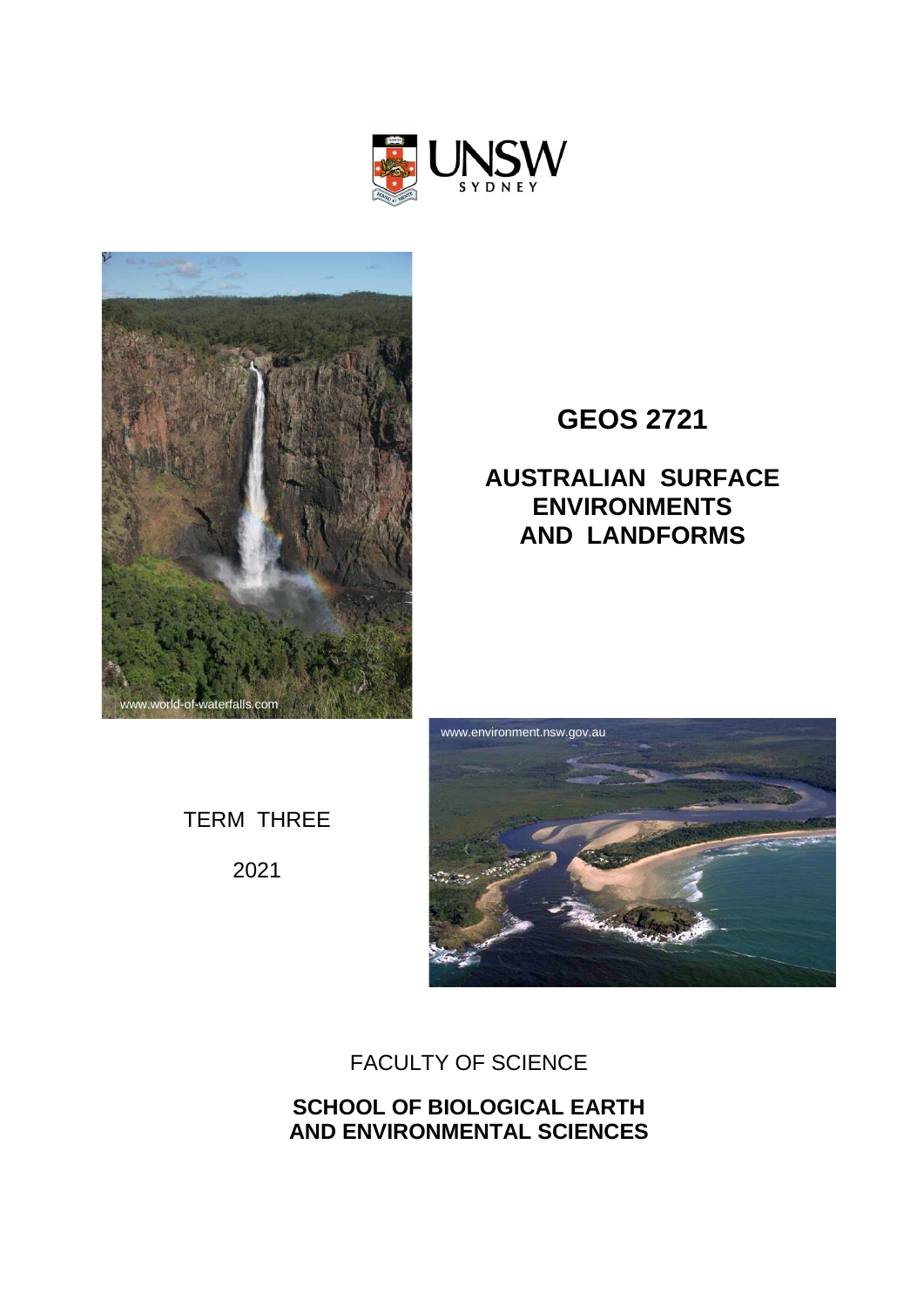## **1. Information about the Course**

**NOTE**: All classes and activities will be conducted according to UNSW Covid-19 response strategy and are therefore subject to change. More information is available at: <https://www.covid-19.unsw.edu.au/>

| <b>Year of Delivery</b>                                            | 2021                                                          |
|--------------------------------------------------------------------|---------------------------------------------------------------|
| <b>Course Code</b>                                                 | <b>GEOS 2721</b>                                              |
| <b>Course Name</b>                                                 | <b>Australian Surface Environments and Landforms</b>          |
| <b>Academic Unit</b>                                               | <b>School of Biological, Earth and Environmental Sciences</b> |
| <b>Level of Course</b>                                             | Level <sub>2</sub>                                            |
| <b>Units of Credit</b>                                             | 6 UOC                                                         |
| <b>Session(s) Offered</b>                                          | T <sub>3</sub>                                                |
| <b>Assumed Knowledge,</b><br><b>Prerequisites or Co-requisites</b> | Either GEOS1701 or GEOS1211 or GEOS1111                       |
| <b>Hours per Week</b>                                              | 7 hpw plus a virtual field trip (2 days total)                |
| <b>Number of Weeks</b>                                             | 9 weeks (no classes in Week 6)                                |
| <b>Commencement Date</b>                                           | Monday 13 <sup>th</sup> September (Week 1)                    |

(Some of the above information is available in the UNSW Handboo[k www.handbook.unsw.edu.au/undergraduate/courses/2021/GEOS2721/\)](http://www.handbook.unsw.edu.au/undergraduate/courses/2021/GEOS2721/)

| <b>Summary of Course Structure</b> (also see Section 5 Lecture and Lab Schedule) |                                                                                                                                                                                                                                                                                                                                                         |                          |                  |  |
|----------------------------------------------------------------------------------|---------------------------------------------------------------------------------------------------------------------------------------------------------------------------------------------------------------------------------------------------------------------------------------------------------------------------------------------------------|--------------------------|------------------|--|
| <b>Component</b>                                                                 | Day and Time                                                                                                                                                                                                                                                                                                                                            | <b>Location</b>          | <b>HPW</b>       |  |
| Lectures<br>Lecture 1<br>Lecture 2                                               | All lectures will be recorded and<br>available online at the course<br>Moodle site. Some lectures will be<br>Monday<br>pre-recorded<br>presented "live" whilst others will<br>Thursday<br>$2 - 4 pm$<br>be pre-recorded. More details will<br>be provided in the Week One lab<br>class.                                                                 |                          | 3                |  |
| Laboratories                                                                     | Monday 11 am - 1 pm<br>Tuesday $3 - 5$ pm                                                                                                                                                                                                                                                                                                               | Weeks 1 - 10 Live online | $\boldsymbol{4}$ |  |
|                                                                                  | TOTAL WEEKLY CONTACT<br>7                                                                                                                                                                                                                                                                                                                               |                          |                  |  |
| Field trip                                                                       | A "virtual field trip" will be held the South Coast/Southern<br>Highlands during Week 7.<br>2 days<br>The class contact time represents an estimate of the hours<br>(15 hours) for<br>students should devote to completing the virtual field activities.<br>entire term<br>Further details about the field trip will be provided during lab<br>classes. |                          |                  |  |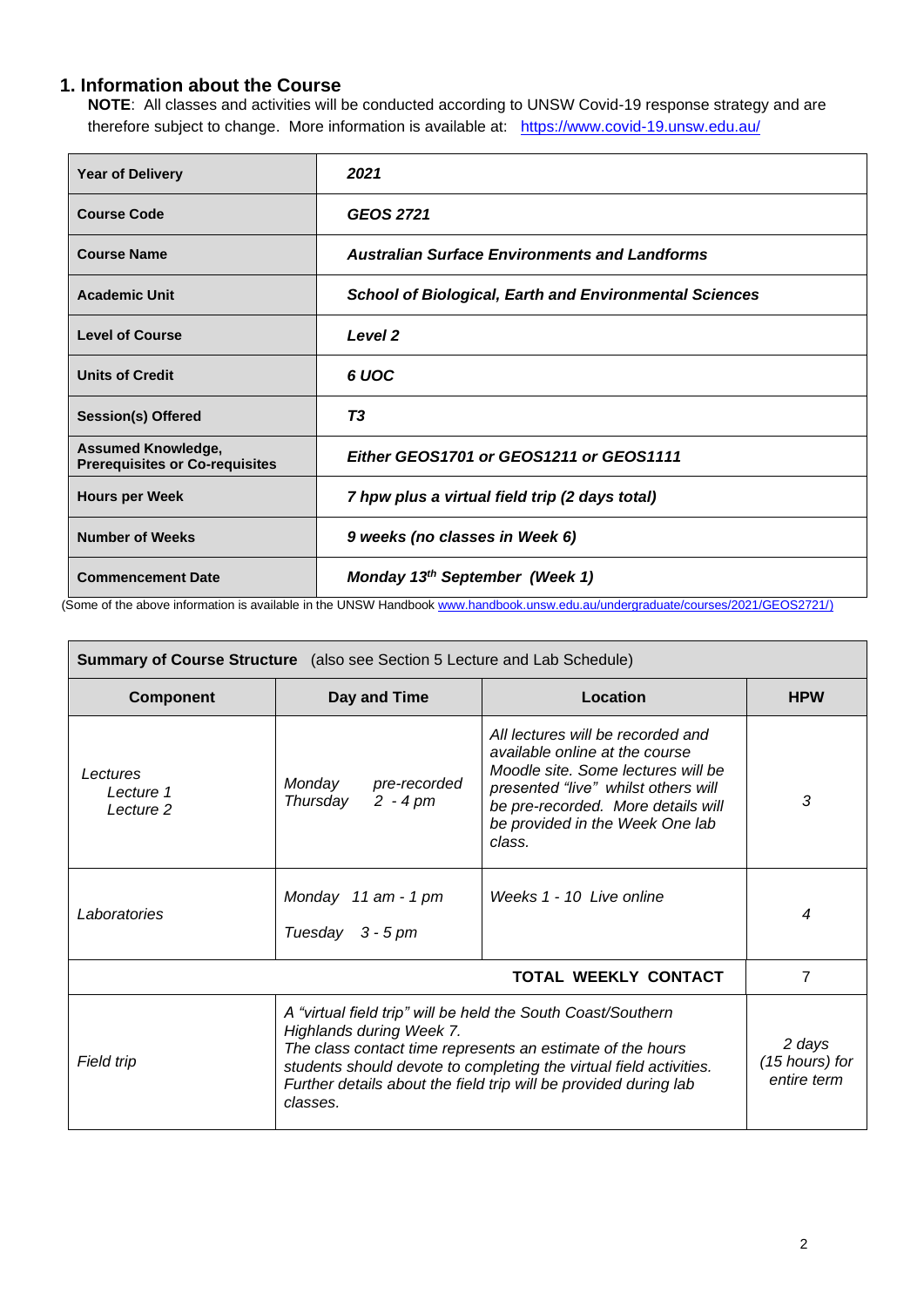# **2. Staff Involved in the Course**

| <b>Name</b>                                     | Role                                                    | <b>Contact Details and</b><br><b>Consultation Times</b>          |
|-------------------------------------------------|---------------------------------------------------------|------------------------------------------------------------------|
| <b>David Edwards</b>                            | <b>Course convenor</b>                                  | D.Edwards@unsw.edu.au<br>By appointment and via<br>Moodle        |
| A/Prof David Eldridge<br>Dr. Miriam Munoz-Rojas | Guest lectures on aspects of<br>soils and human impacts | Send all emails via David<br>Edwards<br>Otherwise by appointment |
| Mira van der Lay                                | <b>Technical Officer</b>                                | Typically during lab class<br>times only                         |

# **3. Course Details**

| <b>Course Description</b><br>(Handbook Entry) | The study of surface processes and landforms; especially those formed by river<br>systems and coastal environments. The nature of surface deposits, sediments<br>and soils and the interrelationships with landforms in different environmental<br>settings. An emphasis on contemporary processes and factors of landform<br>creation, as well as changes to landforms and surface deposits over time and in<br>response to human modification of the landscape. Field and laboratory based<br>work will provide practical experience in physical landscape evaluation and land<br>management techniques.                                                                                                                                                                                                                                                                                                                                                                                                                                                                                                                                                                                                                                                                                                                                                                    |
|-----------------------------------------------|-------------------------------------------------------------------------------------------------------------------------------------------------------------------------------------------------------------------------------------------------------------------------------------------------------------------------------------------------------------------------------------------------------------------------------------------------------------------------------------------------------------------------------------------------------------------------------------------------------------------------------------------------------------------------------------------------------------------------------------------------------------------------------------------------------------------------------------------------------------------------------------------------------------------------------------------------------------------------------------------------------------------------------------------------------------------------------------------------------------------------------------------------------------------------------------------------------------------------------------------------------------------------------------------------------------------------------------------------------------------------------|
| <b>Course Overview</b><br>and Aims            | In this course we will study the geomorphology, sedimentology and pedology of<br>Australia's physical landscapes. Geomorphology deals with the arrangement of<br>landforms and the processes that shape them, while sedimentology is the<br>scientific study of sediments, sedimentary rocks, and the processes by which they<br>are formed. Pedology studies the formation and distribution of soils.<br>The main emphasis in this course will be on the factors and processes acting in<br>modern-day physical environments. This can be used as a basis for<br>understanding both the dynamics of the Earth's surface today and also the history<br>of the Earth's environments preserved in ancient sedimentary strata. The course<br>will also cover the creation and evolution of a variety of erosional and depositional<br>landforms and investigate the nature of the sediments and soils that have formed<br>within and upon these landforms in different environmental settings.<br>Theoretical concepts of Earth surface processes will be reinforced by field and<br>laboratory based work, enabling students to develop skills in describing and<br>interpreting sedimentary environments, landforms, surface deposits and soils.<br>Ultimately this knowledge can be used to inform effective management strategies<br>for a variety of Australian landscapes. |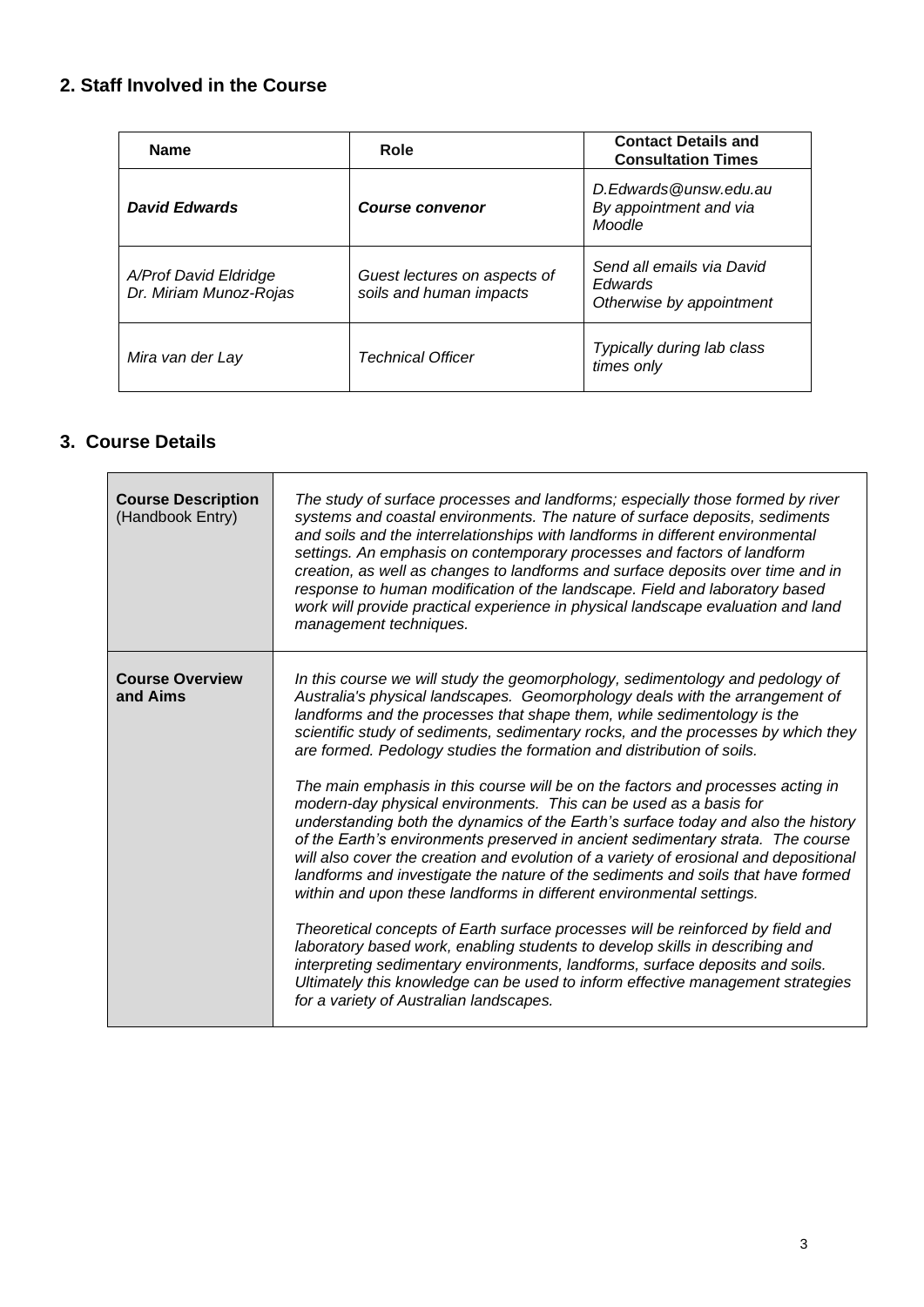| <b>Major Topics</b><br>(Syllabus Outline)                            | The course covers the major syllabus topics of geomorphic, sedimentary and<br>pedological processes in a variety of physical environmental settings.<br>The main syllabus units include:<br>Surface environments, factors and processes in glacial, fluvial, estuarine<br>$\bullet$<br>and aeolian environments<br>Geomorphology and sedimentology of rivers and estuarine environments<br>٠<br>The properties of sediments and mechanisms of sediment transport<br>$\bullet$<br>Landscape evolution and environmental change<br>$\bullet$<br>Soil formation factors and processes<br>The lecture and lab topics are outlined in Sections 5 and 6.                                                                                                                                                                                                                                                                                                                                                                                                                                                                                                                                                                                                                                                                                                                                        |  |
|----------------------------------------------------------------------|-------------------------------------------------------------------------------------------------------------------------------------------------------------------------------------------------------------------------------------------------------------------------------------------------------------------------------------------------------------------------------------------------------------------------------------------------------------------------------------------------------------------------------------------------------------------------------------------------------------------------------------------------------------------------------------------------------------------------------------------------------------------------------------------------------------------------------------------------------------------------------------------------------------------------------------------------------------------------------------------------------------------------------------------------------------------------------------------------------------------------------------------------------------------------------------------------------------------------------------------------------------------------------------------------------------------------------------------------------------------------------------------|--|
| <b>Course Learning</b><br><b>Outcomes</b>                            | By the end of this course students should be able to explain how a variety of factors<br>and processes control the formation of different features of surface environments and<br>physical landscapes.<br>Specific abilities and outcomes that students should be able to demonstrate include:<br>describe the mix of processes that shape the physical environment and<br>CLO1<br>interpret the relationships between factors that control these processes<br>distinguish between the key land forming factors and processes operating<br>CLO <sub>2</sub><br>within a range of environmental settings (e.g. arid versus fluvial)<br>identify and explain the relationships between geomorphic processes,<br>CLO <sub>3</sub><br>sediment transport and the preservation of sedimentary units<br>compare modern sedimentary environments and features to those<br>CLO4<br>preserved in the rock record<br>evaluate the impacts of past environmental changes on a variety of<br>CLO5<br>physical landscapes and predict future changes<br>explain the relationships between soil forming factors and soil<br>CLO6<br>morphological properties<br>select and apply a variety of methods and approaches to collecting and<br>CLO7<br>analysing data on physical environments and landforms.<br>Section 8 outlines the relationships between CLOS, course elements and<br>assessment tasks. |  |
| <b>Relationship to</b><br><b>Other Courses</b><br>within the Program | The course is an option within the Earth Science programs and plans, with particular<br>relevance to students undertaking environmental science or resource geology. The<br>course is supported by level 1, 2 and 3 courses in GEOS.<br>The course is complementary with the following first year courses:<br>GEOS1211 Environmental Earth Science<br>GEOS1701 Environmental Systems, Processes and Issues<br>The course is complementary with the following second year courses:<br>GEOS2291 Earth's Interconnections<br>GEOS2181 Earth Materials<br>GEOS2711 Australian Climate and Vegetation<br>The course is complementary with the following third year courses:<br>GEOS3281 Environment and Contaminant Geochemistry<br>GEOS3721 Australian Soil Use and Management<br>GEOS3731 Coastal Geomorphology<br>GEOS3761 Environmental Change<br>GEOS3911 Environmental Impact Assessment                                                                                                                                                                                                                                                                                                                                                                                                                                                                                                 |  |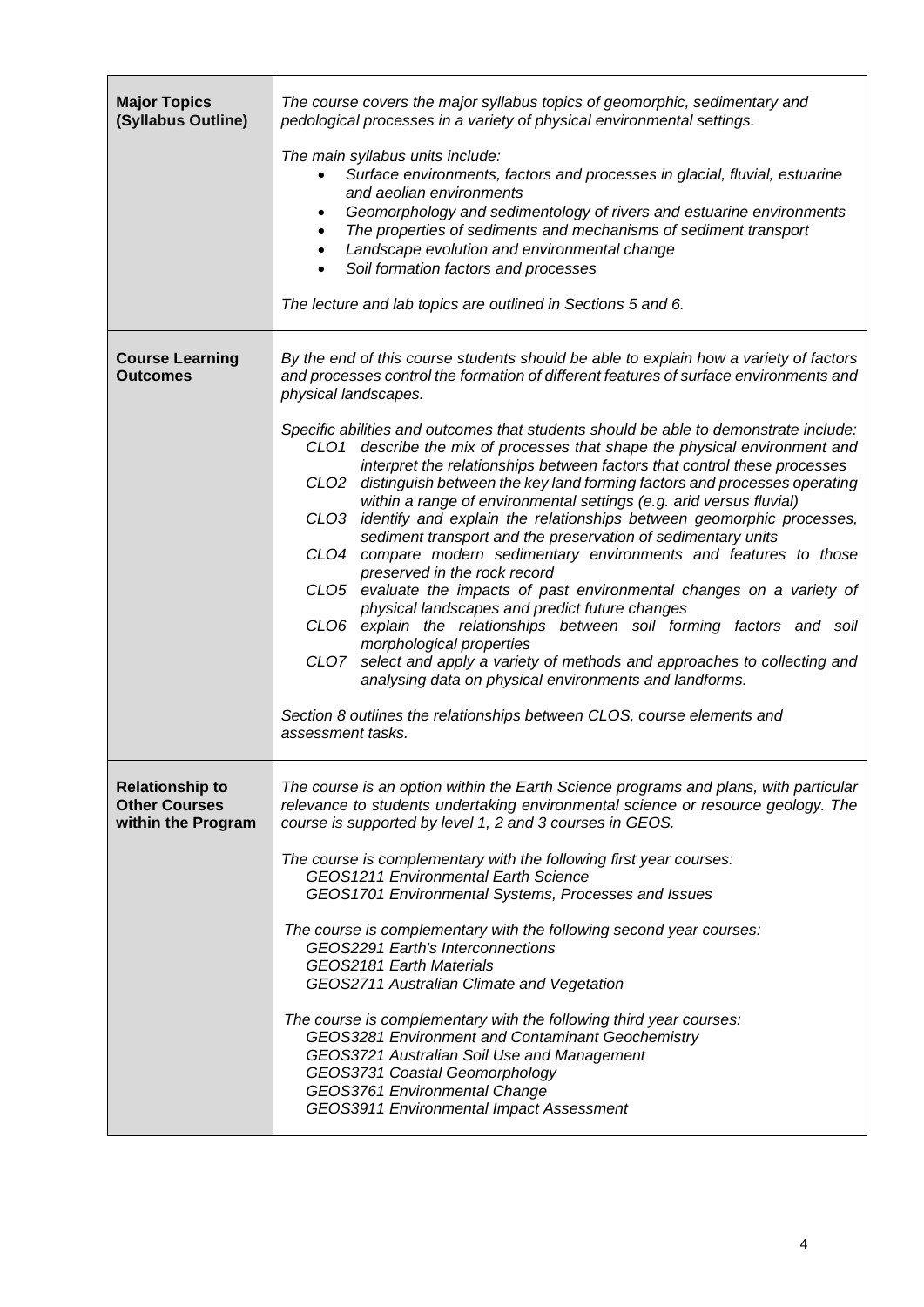| <b>Teaching Rationale</b><br>and Strategies                 | The course design follows the RASE (Resources, Activity, Support and<br>Evaluation) learning model. The Resources include: content in lectures<br>analysis and modelling software; and a variety of analytical instruments.<br>Activities include a variety of lab and field-based tasks that require<br>students to actively engage with the resources to complete tasks that<br>will be provided by peers (working in groups and online forums), online<br>resources and the use of early formative and summative feedback on<br>students' work and progress. Key aspects of student's work will be<br><b>Evaluated</b> to enable them to improve their learning and become more<br>independent and effective learners. Students will also be involved in the<br>planning processes for many of the activities and their reflection and<br>evaluation of tasks will be used to improve them in future. | and from textbooks, journal articles and digital media; as well as statistical<br>demonstrate their achievement of the course learning outcomes. Support                                                                                                                                                        |  |
|-------------------------------------------------------------|----------------------------------------------------------------------------------------------------------------------------------------------------------------------------------------------------------------------------------------------------------------------------------------------------------------------------------------------------------------------------------------------------------------------------------------------------------------------------------------------------------------------------------------------------------------------------------------------------------------------------------------------------------------------------------------------------------------------------------------------------------------------------------------------------------------------------------------------------------------------------------------------------------|-----------------------------------------------------------------------------------------------------------------------------------------------------------------------------------------------------------------------------------------------------------------------------------------------------------------|--|
|                                                             | The course involves a mix of theoretical and conceptual material delivered<br>in lectures and online materials that are reinforced and complemented<br>through laboratory tasks and skills. The field trip provides a critical<br>synthesis of these two components and is a major focal point of the course<br>whereby students can interpret the landscape using their knowledge base<br>and also through the collection and interpretation of data. The labs and<br>field trip promote an environment of enquiry where students can develop<br>perspectives on the subject matter based upon their own personal<br>experiences and also through interaction with peers.                                                                                                                                                                                                                               |                                                                                                                                                                                                                                                                                                                 |  |
|                                                             | The timing of the field trip allows students to acquire the necessary<br>theoretical background and data collection and interpretation skills<br>beforehand. The theme of the field trip will be to investigate the changes in<br>the surface processes, landforms and sedimentary environments in a<br>variety of settings including glacial landscapes, fluvial systems and<br>estuarine environments. During the field tutorials, students will partake in a<br>variety of data collection tasks such as measuring and describing landform<br>elements, and describing sediments.                                                                                                                                                                                                                                                                                                                     |                                                                                                                                                                                                                                                                                                                 |  |
|                                                             | NOTE: Due to Covid-19 the field trip for this year will be run as a<br>structure of the virtual field trip in the Week 1 lab class.                                                                                                                                                                                                                                                                                                                                                                                                                                                                                                                                                                                                                                                                                                                                                                      | virtual field trip. More information will be provided on the timing and                                                                                                                                                                                                                                         |  |
|                                                             | The various assignments will test the knowledge and understanding of<br>with a focus on landforms and the processes that shape them. Practical<br>skills in conducting field surveys, laboratory tests and data analysis will<br>also be developed and tested in the course, as well as writing skills that<br>to undertake on graduation.                                                                                                                                                                                                                                                                                                                                                                                                                                                                                                                                                               | geomorphology, sedimentology and pedology in the surficial environment,<br>explain and communicate the results. Students will work with a variety of<br>software packages to analyse, manipulate and model data. The course will<br>emulate the type of professional activities that students might be expected |  |
| <b>Science Program</b><br><b>Learning Outcomes</b>          | <b>Science Program Objectives</b><br>and Graduate Attributes<br>(from Science handbook)                                                                                                                                                                                                                                                                                                                                                                                                                                                                                                                                                                                                                                                                                                                                                                                                                  | <b>Examples of application to course</b>                                                                                                                                                                                                                                                                        |  |
| (SPOs) addressed by<br>this course<br>(for Science degrees) | 1. Develop and sustain an interest<br>in and knowledge of Science.                                                                                                                                                                                                                                                                                                                                                                                                                                                                                                                                                                                                                                                                                                                                                                                                                                       | 1. Emphasis of the complexity of<br>geophysical systems - what is known<br>and what is not known                                                                                                                                                                                                                |  |
|                                                             | 2. Develop a working knowledge of<br>scientific methods of investigation.                                                                                                                                                                                                                                                                                                                                                                                                                                                                                                                                                                                                                                                                                                                                                                                                                                | 2. Laboratory and field exercises<br>explore real world problems and are<br>based on typical projects that young<br>professionals would undertake.                                                                                                                                                              |  |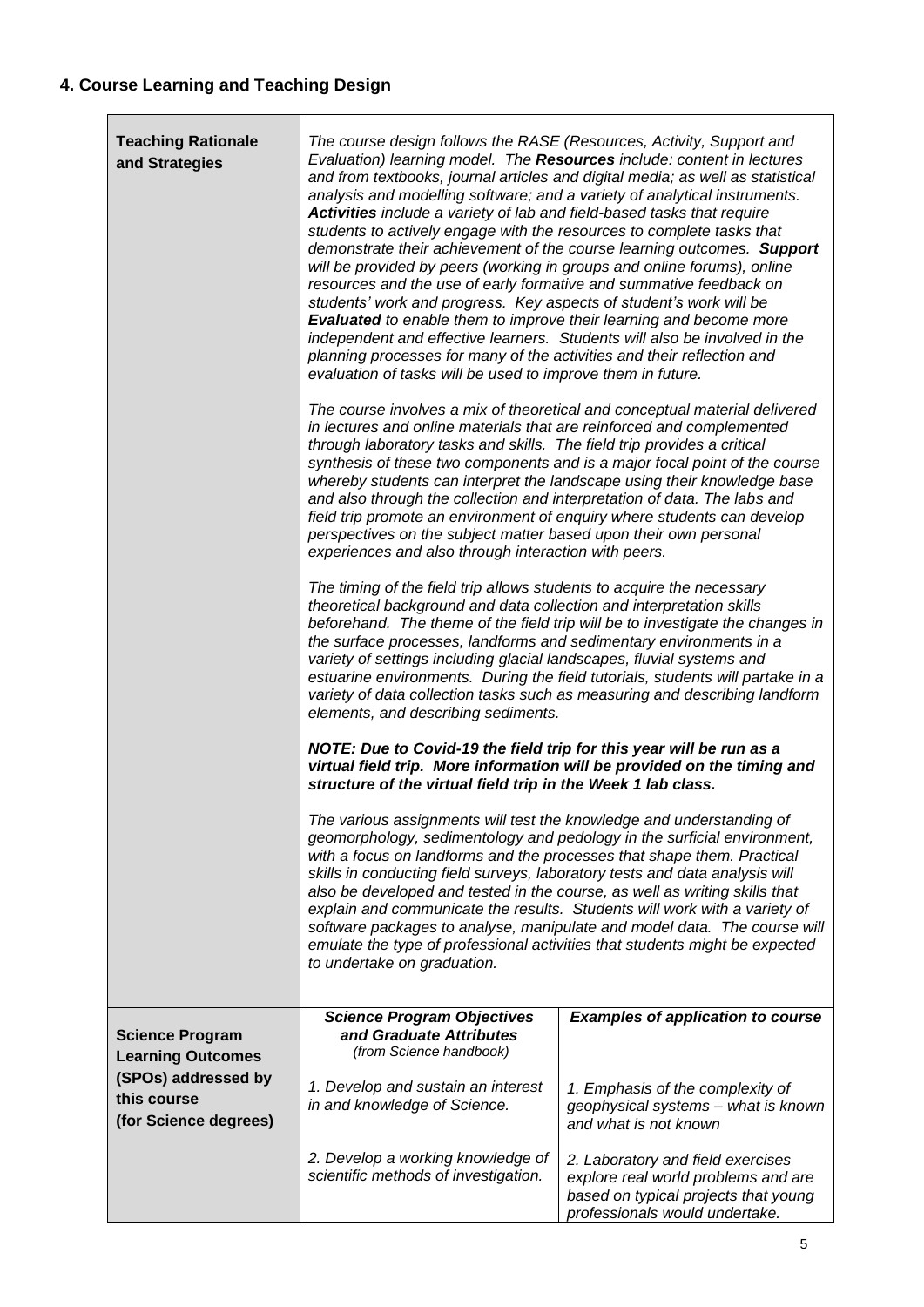|                                                                                                | 3. Encourage curiosity and<br>creative imagination and an<br>appreciation of the role of<br>speculation in the selection and<br>solution of problems, the<br>construction of hypotheses, and<br>the design of experiments.                 | 3. Field and laboratory work involves<br>students in planning and hands on<br>experiences. Students required to<br>manage collection and interpretation<br>of field data.                                                                                                                                                             |  |
|------------------------------------------------------------------------------------------------|--------------------------------------------------------------------------------------------------------------------------------------------------------------------------------------------------------------------------------------------|---------------------------------------------------------------------------------------------------------------------------------------------------------------------------------------------------------------------------------------------------------------------------------------------------------------------------------------|--|
|                                                                                                | 4. Develop an appreciation of<br>scientific criteria and a concern for<br>objectivity and precision.                                                                                                                                       | 4. Students are required to think<br>critically about errors and bias in the<br>methods they are using to solve<br>problems.                                                                                                                                                                                                          |  |
|                                                                                                | 5. Develop confidence and skill in<br>formulating problems and in<br>treating both qualitative and<br>quantitative data.                                                                                                                   | 5. Assessment tasks adopt problem<br>solving approaches and students<br>must incorporate a variety of data<br>sources in the work they produce.                                                                                                                                                                                       |  |
|                                                                                                | 6. Develop the ability and<br>disposition to think logically, to<br>communicate clearly by written<br>and oral means, and to read<br>critically and with understanding.                                                                    | 6. The main field report requires<br>students to undertake a<br>comprehensive literature review and<br>organise findings into a coherent<br>argument.                                                                                                                                                                                 |  |
|                                                                                                | 7. Develop the habit of seeking<br>and recognising relationships<br>between phenomena, principles,<br>theories, conceptual frameworks<br>and problems.                                                                                     | 7. The key learning outcome for the<br>course is for students to explain how<br>a variety of factors and processes<br>control the formation of different<br>features of surface environments and<br>physical landscapes. Both<br>theoretical and practical approaches<br>are used to achieve this outcome.                            |  |
|                                                                                                | 8. Promote understanding of the<br>significance of science,<br>technology, economics and social<br>factors in modern society, and of<br>the contributions they can make in<br>improving material conditions.                               | 8. Key course elements directly<br>relate to issues of land management<br>and resource exploitation. The<br>relevance of each topic and the<br>purpose and outcomes of the<br>laboratory are integrated within<br>student activities.                                                                                                 |  |
|                                                                                                | 9. Provide opportunities for the<br>development of students'<br>motivations and social maturity,<br>and an awareness of their<br>capabilities in relation to a choice<br>of career which will be fruitful to<br>themselves and to society. | 9. Key graduate attributes developed<br>throughout the course include: writing<br>and communication skills,<br>approaches to problem solving,<br>working as part of a team, project<br>planning. Feedback on lab tasks as<br>well as major written reports will be<br>used to assess student learning and<br>build learning outcomes. |  |
|                                                                                                | 10. Provide opportunity to study<br>science in combination with other<br>disciplines.                                                                                                                                                      | 10. Topics covered include<br>perspectives from engineering,<br>commerce and the humanities.                                                                                                                                                                                                                                          |  |
| Section 8 outlines the relationships between CLOS, PLOs, course elements and assessment tasks. |                                                                                                                                                                                                                                            |                                                                                                                                                                                                                                                                                                                                       |  |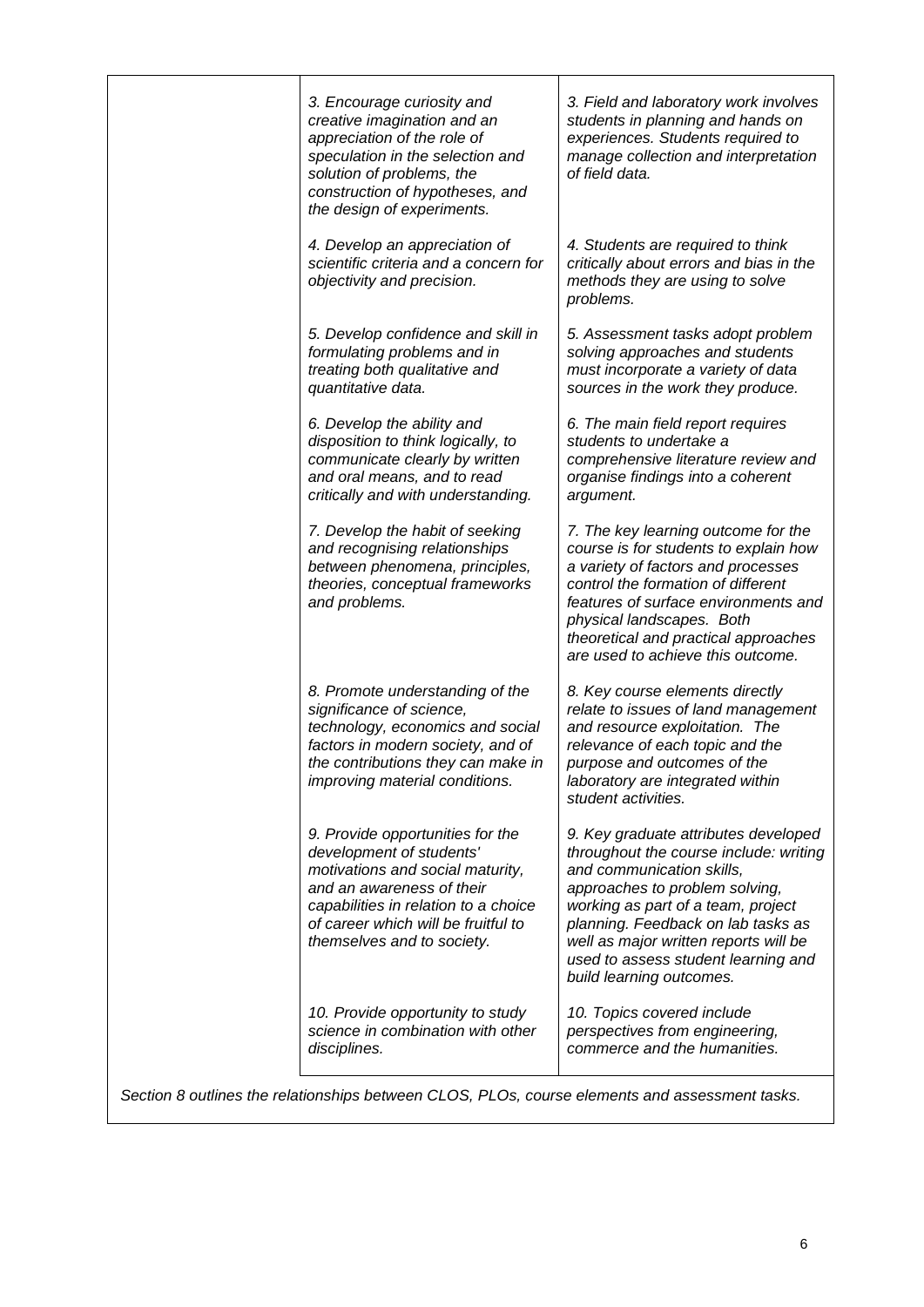# **5. Lecture and Lab Schedule** (Note this may be subject to change)

| <b>Week</b><br><b>Commence</b><br><b>Monday</b> | Lect 1<br>Mon AM pre-recorded                            | Lab <sub>1</sub><br><b>Monday 11 - 1</b>                                              | Lab <sub>2</sub><br>Tuesday 3 - 5                                     | Lect 2 & 3 (2h)<br>Thursday 2 - 4                                                                     | <b>Assess</b>                                                             |
|-------------------------------------------------|----------------------------------------------------------|---------------------------------------------------------------------------------------|-----------------------------------------------------------------------|-------------------------------------------------------------------------------------------------------|---------------------------------------------------------------------------|
| Week 1<br>Sept 13                               | 1. Overview of surface<br>environments                   | Introduction to course.<br><b>Introduction to Google</b><br><b>Earth and Nearmap.</b> | Introduction to<br>landforms using Google<br><b>Earth and Nearmap</b> | 2. Australian environments and<br>landform evolution<br>3. Past Environments and Present<br>Landforms | Formative<br>Quiz                                                         |
| Week 2<br>Sept 20                               | 4. Glacial environments and<br>landforms                 | <b>Glacial Environments</b><br>and landforms                                          | <b>Stream channel</b><br>morphology                                   | 5. Intro to fluvial systems<br>6. Fluvial processes: hydrology &<br>discharge                         | Google Earth<br>Lab<br>Due Friday<br>Wk <sub>2</sub>                      |
| Week 3<br>Sept 27                               | 7. Fluvial processes: floods                             | <b>Catchment hydrology</b><br>and stream discharge                                    | <b>Flood frequency</b>                                                | 8. Fluvial Processes: Flow Hydraulics<br>9. Flow hydraulics and sediment<br>transport                 | Hydrology<br>and Stream<br>Discharge Lab<br>Due Friday<br>Wk <sub>3</sub> |
| Week 4<br>Oct 4                                 | 10. Sediment transfers<br>and properties of<br>sediments | <b>Public Holiday:</b><br><b>No Classes</b>                                           | <b>Sediment description</b>                                           | 11. Sedimentary Structures<br>12. Stream Channel Morphology Part 1                                    | Formative<br>Quiz                                                         |
| Week 5<br><b>Oct 11</b>                         | 13. Stream channel<br>morphology Part 2                  | <b>Sediment properties</b>                                                            | <b>Flow hydraulics and</b><br>sediment transport                      | 14. and 15. Floodplains                                                                               | Sediment Lab<br>Due Friday<br>Wk <sub>5</sub>                             |
| Week 6<br>Oct 18                                | <b>UNSW Flexi Week - no formal classes</b>               |                                                                                       |                                                                       | Complete pre-<br>trip activities<br>for Virtual<br><b>Field Trip</b>                                  |                                                                           |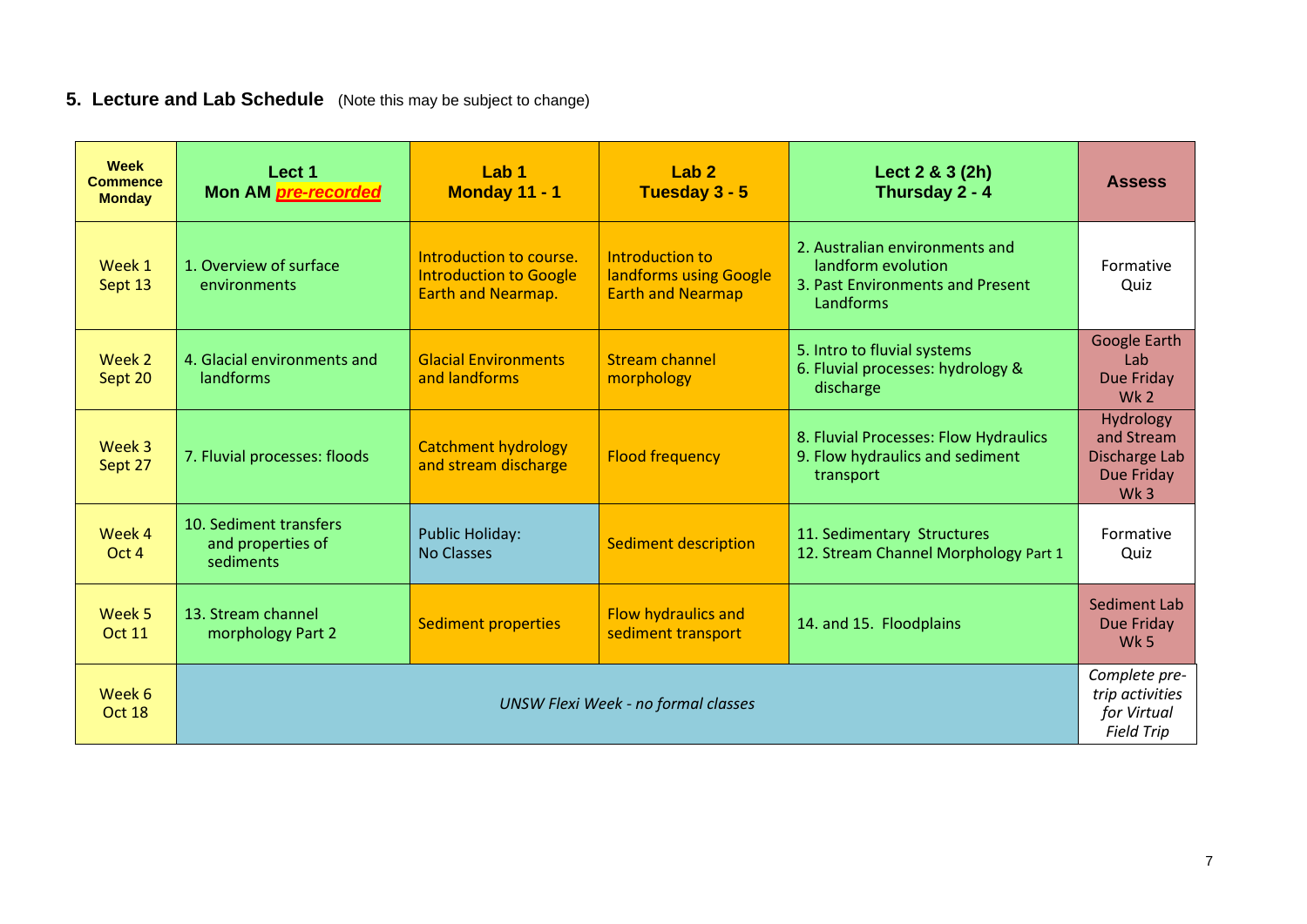# **5. Lecture and Lab Schedule** (continued)

| Week<br><b>Commence</b><br><b>Monday</b> | Lect 1<br>Mon AM <i>pre-recorded</i>                                | Lab 1<br>Monday 11 - 1                                                        | Lab <sub>2</sub><br>Tuesday 3 - 5 | Lect $2 & 3(2h)$<br>Thursday 2 - 4                                    | <b>Assess</b>                                          |
|------------------------------------------|---------------------------------------------------------------------|-------------------------------------------------------------------------------|-----------------------------------|-----------------------------------------------------------------------|--------------------------------------------------------|
| Week 7<br>Oct 25                         | 16. Estuaries: properties<br>and processes<br>17. Estuary sediments |                                                                               | Virtual Field Trip                |                                                                       | Formative<br>Quiz                                      |
| Week 8<br>Nov <sub>1</sub>               | 18. Deltas                                                          | Field Trip data analysis and report workshops                                 |                                   | 19. Aeolian processes and landforms<br>20. Australian arid landscapes | <b>Field Trip</b><br>Report Due on<br>Monday<br>Week 9 |
| Week 9<br>Nov 8                          | 21. Soil properties and<br>formation                                | Soil and water<br>Soil properties and<br>profile description<br>relationships |                                   | 22. Soil erosion<br>23. Arid zone soils                               | Soil Lab Part 1<br>Due Friday<br>Week 9                |
| Week 10<br><b>Nov 15</b>                 | 24. Soil ecology                                                    | Soil ecology<br>Soil and human impacts<br>25.and 26. Soils and human impacts  |                                   | Soil Lab Part 2<br>Due Friday<br>Week 10                              |                                                        |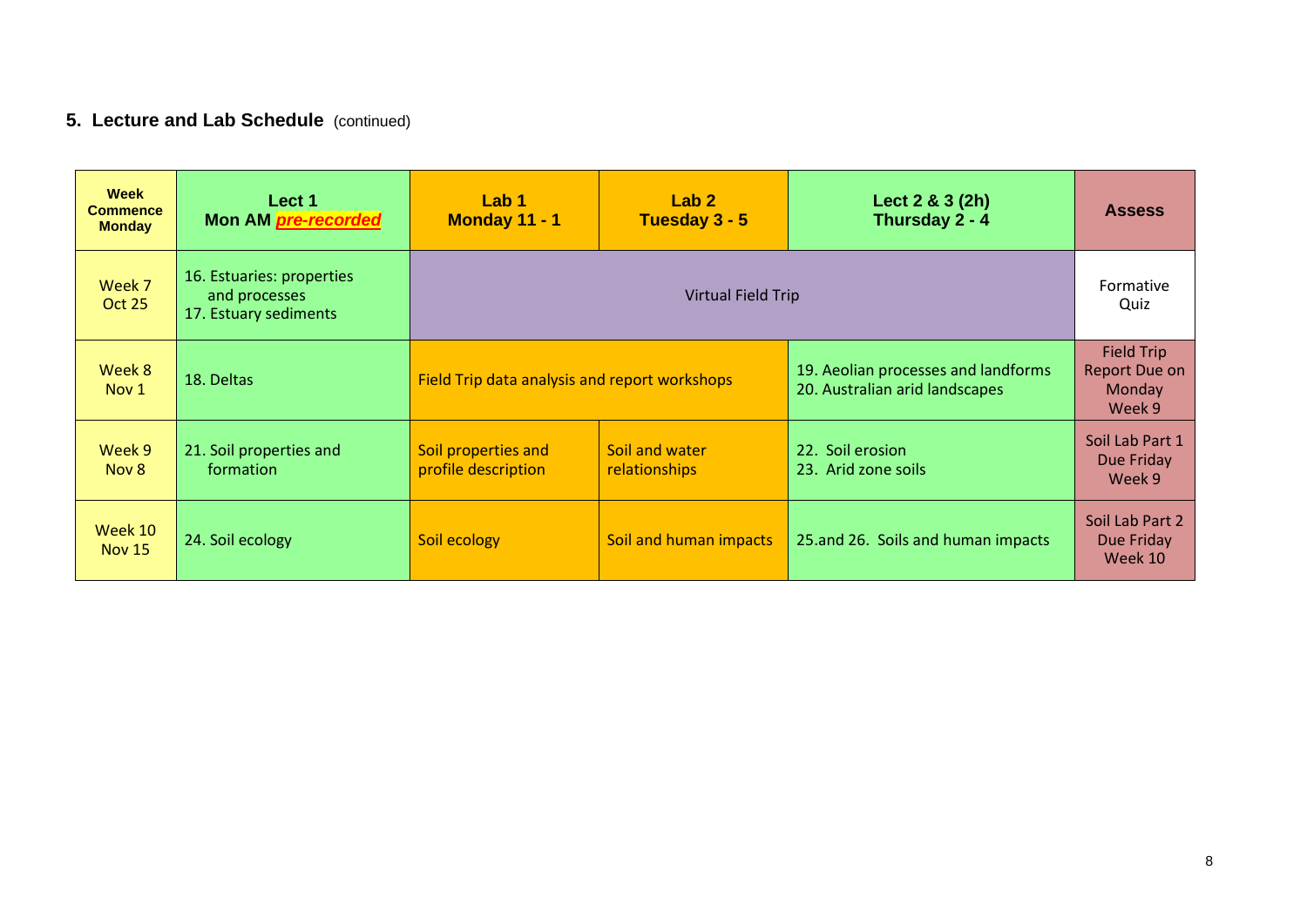# **6. Assessment Tasks** (also see Section 7)

Students are expected to satisfactorily complete all assessment tasks to pass the course overall.

| Task                                         | <b>Knowledge &amp; Abilities Assessed</b>                                                                                                                                                                                                                                                                                                    | % of total<br>mark |
|----------------------------------------------|----------------------------------------------------------------------------------------------------------------------------------------------------------------------------------------------------------------------------------------------------------------------------------------------------------------------------------------------|--------------------|
| Lab Exercises<br>(four labs @<br>10 % each)  | A range of skills such including: air photo & map interpretation;<br>topographic surveying; description of sediments and soils; sediment<br>particle size analysis; analysis of hydrologic data; field data collection<br>techniques and analysis; interpretive questions and writing skills.                                                | 40%                |
| <b>Field Trip</b><br>Exercises and<br>Report | Review of relevant theories and approaches to explaining a range of<br>geophysical landscape features and processes that created them.<br>Collection, analysis and interpretation of a range of data on formation<br>landforms, sedimentary units and soils. The virtual field trip builds<br>skills in use of online learning technologies. | 20%                |
| Final Exam                                   | Understanding and synthesis of course content                                                                                                                                                                                                                                                                                                | 40%                |

## **7. Assignment Submissions and Feedback**

Assignments will be submitted online via Moodle and these must comply with formatting and file size requirements.

Assignment due dates are shown in Section 5 and 8. Assignments and reports must be submitted on time. No extensions will be permitted (apart from the normal provisions in the University calendar) and penalties for late submission apply. Normal UNSW rules apply to illness, misadventure or other situations which affect attendance at class or submission of assessment tasks.

Students will receive written comments and grades on all pieces of work submitted. Grades will be awarded according to the UNSW grading system:<https://student.unsw.edu.au/grades> . Students should also familiarise yourself with the UNSW assessment policy: [https://student.unsw.edu.au/assessment.](https://student.unsw.edu.au/assessment) Reports will typically be marked and returned to students within 14 days of submission. Suggested answers and general feedback for each assignment will be available on the course Moodle site. Students will be able to gauge their own marks and abilities relative to the class average.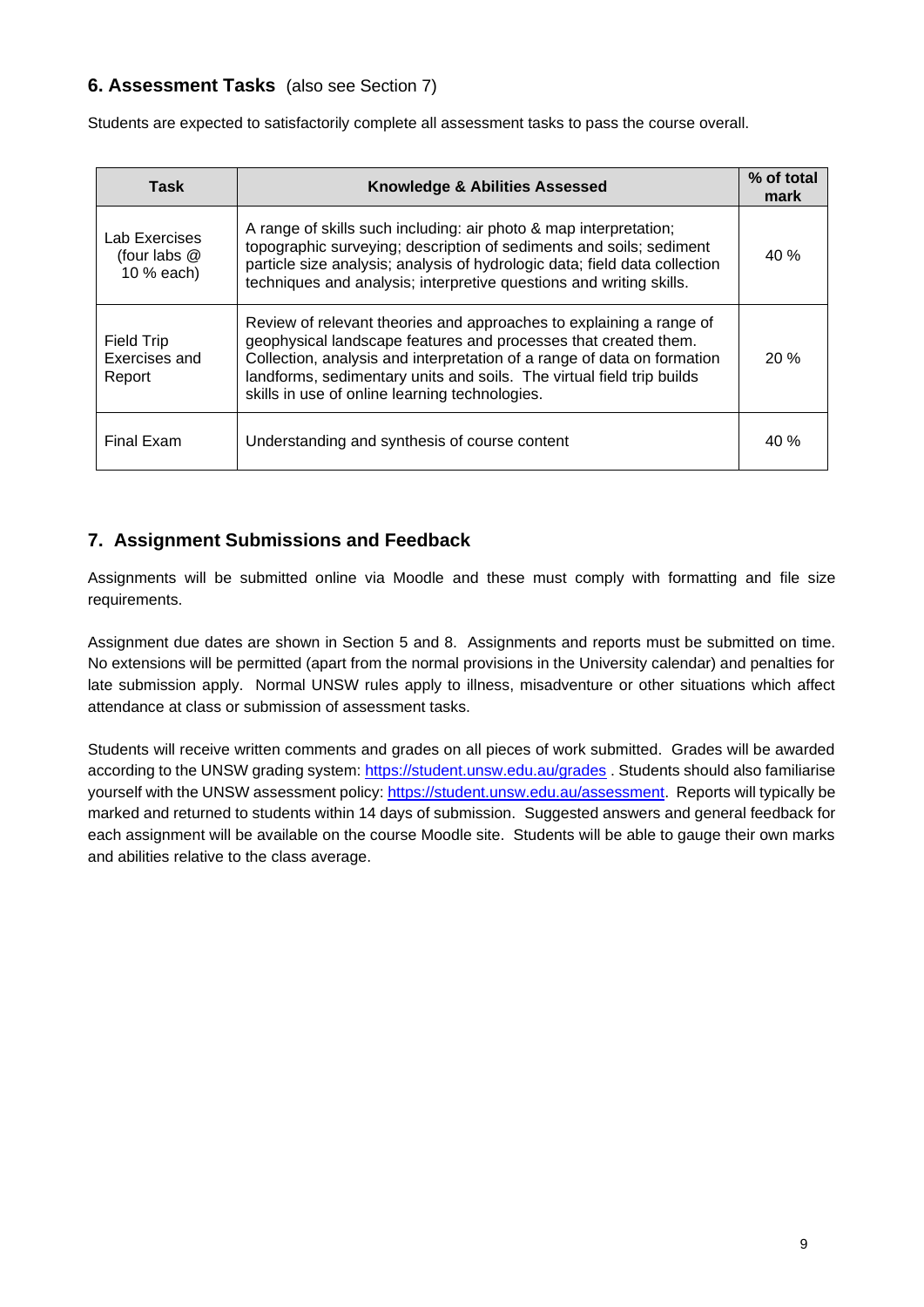## **8. Details of assessment tasks and alignment with CLOs and SPOs**

Most assessments due at Friday 6.00 pm in the week shown but students should check specific submission deadlines

| <b>Week</b>    | <b>Topic or Task</b>                                                              | <b>Assessment and Feedback Details</b>                                                                                                                                                                                                          |                           | % Weight<br>for<br><b>Summative</b><br><b>Tasks</b> | <b>CLO</b>          | <b>SPO</b>          |
|----------------|-----------------------------------------------------------------------------------|-------------------------------------------------------------------------------------------------------------------------------------------------------------------------------------------------------------------------------------------------|---------------------------|-----------------------------------------------------|---------------------|---------------------|
| $\mathbf{1}$   | Introduction to Labs,<br>Online mapping skills                                    | Formative feedback on map quiz                                                                                                                                                                                                                  |                           |                                                     | 1, 2, 3             | 1, 2, 7             |
| $\overline{2}$ | Glacial and fluvial landforms                                                     |                                                                                                                                                                                                                                                 | End of<br>Wk 2            | 10                                                  | 1, 2, 7             | 2, 4, 6,            |
| 3              | Channel flow, discharge and flood<br>frequency                                    | Students work co-operatively to complete tasks, but individually<br>complete calculations and write up report; summative assessment<br>and feedback on lab reports                                                                              | End of<br>Wk <sub>3</sub> | 10                                                  | 1, 2, 3,<br>7       | 1, 2, 4,<br>6, 7    |
| 4 & 5          | Introduction to sediment<br>properties, description and particle<br>size analysis |                                                                                                                                                                                                                                                 |                           | 10                                                  | 1, 2, 3,<br>5, 7    | 1, 2, 4,<br>7       |
| 5              | Sediment transport processes and<br>modelling                                     | Formative feedback on lab tasks; summative assessment<br>and feedback as part of field report                                                                                                                                                   |                           |                                                     | 1, 2, 3,<br>5, 7    | 1, 2, 4,<br>6, 7, 8 |
| 7 & 8          | Virtual field trip and report                                                     | Students may work as team to complete field tasks; but<br>individually conduct literature review, complete calculations and<br>write up report. Formative assessment on group field tasks;<br>summative assessment and feedback on field report | Start of<br><b>Wk 9</b>   | 20                                                  | All                 | All                 |
| 9 & 10         | Soil properties and assessment of<br>human impacts                                | Students work co-operatively to complete tasks, but individually<br>complete calculations and write up report; summative assessment<br>and feedback on lab reports                                                                              | End of<br>Wk 9<br>& Wk 10 | 10                                                  | 1, 2, 3,<br>5, 6, 7 | 1, 5, 7             |
|                | End of Term Exam                                                                  | All lecture and lab topics covered as part of final exam                                                                                                                                                                                        | Exam<br>Period            | 40                                                  | All                 | All                 |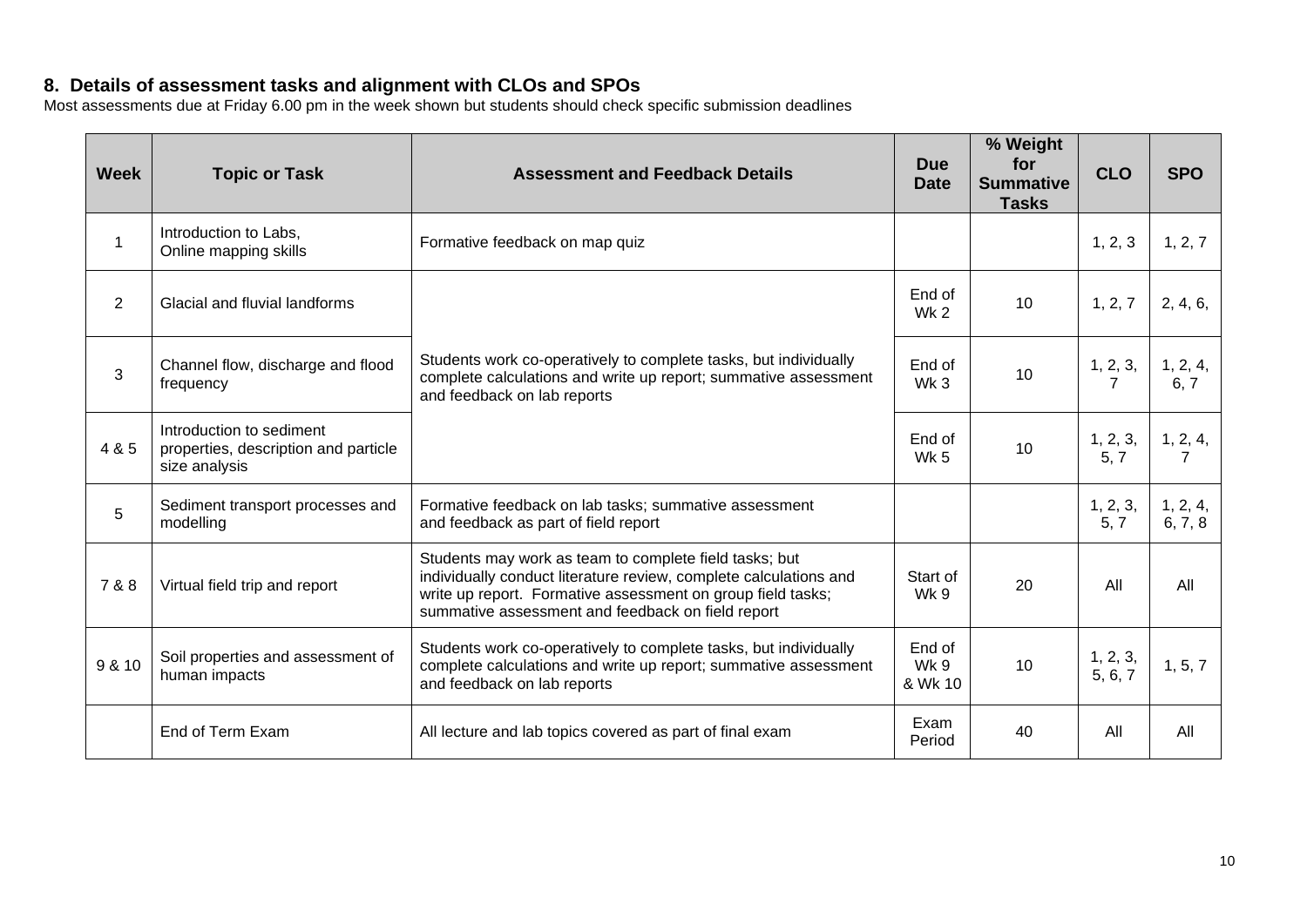# **9. Expectations of Students, Training and Enabling Skills**

Attendance in online lab classes and the virtual field trip are compulsory. It is also recommended that students attend the live lecture sessions. The University expects that all students (domestic and international) be present and available for the entire duration of the UNSW scheduled semester period and associated exam period (TBC but most likely 29<sup>th</sup> November - 10<sup>th</sup> December). Please bear this in mind when making work or travel plans.

Students that miss classes or assessment tasks due to ill health or other issues are advised to contact David Edwards (Course Convenor) as soon as possible and provide certified documentation. You can apply for Special Consideration when illness or circumstances that are beyond your control or unexpected interfere severely with your academic performance. More information on Special Consideration can be found at: <https://student.unsw.edu.au/special-consideration>

Most of the course material is delivered or available online and it is expected that students will have regular access to the internet either via home computer or through personal electronic devices (e.g. mobile phone, iPad, laptop). If you have problems accessing this material please talk to David Edwards about alternative methods of access.

General information on BEES School Polices and links to UNSW policies can be found on the BEES School web site: [www.BEES.unsw.edu.au](http://www.bees.unsw.edu.au/)

Students should be familiar with using Moodle [\(https://student.unsw.edu.au/moodle-support\)](https://student.unsw.edu.au/moodle-support) and have completed the UNSW Library Elise tutorial [\(https://subjectguides.library.unsw.edu.au/elise](https://subjectguides.library.unsw.edu.au/elise)).

# **10. Equity and Diversity**

Those students who have a disability that requires some adjustment in their teaching or learning environment are encouraged to discuss their study needs with the course convenor prior to, or at the commencement of, their course, or with the UNSW The Equitable Learning Service (ph.8374 9201 or [https://student.unsw.edu.au/els\)](https://student.unsw.edu.au/els). Issues to be discussed may include access to materials, signers or notetakers, the provision of services and additional exam and assessment arrangements. Early notification is essential to enable any necessary adjustments to be made.

Students with an Equitable Learning Plan developed with the ELS are encouraged to seek support from the course convenor to implement this plan.

Students are also advised that UNSW Psychology and Wellness Services provide free and confidential counselling sessions to all students at UNSW. <https://student.unsw.edu.au/counselling>

## **11. Course Improvements and Student Feedback**

Student feedback is gathered periodically by various means as outlined in the table below. Such feedback is considered carefully with a view to acting on it constructively wherever possible and has helped to shape and develop this course.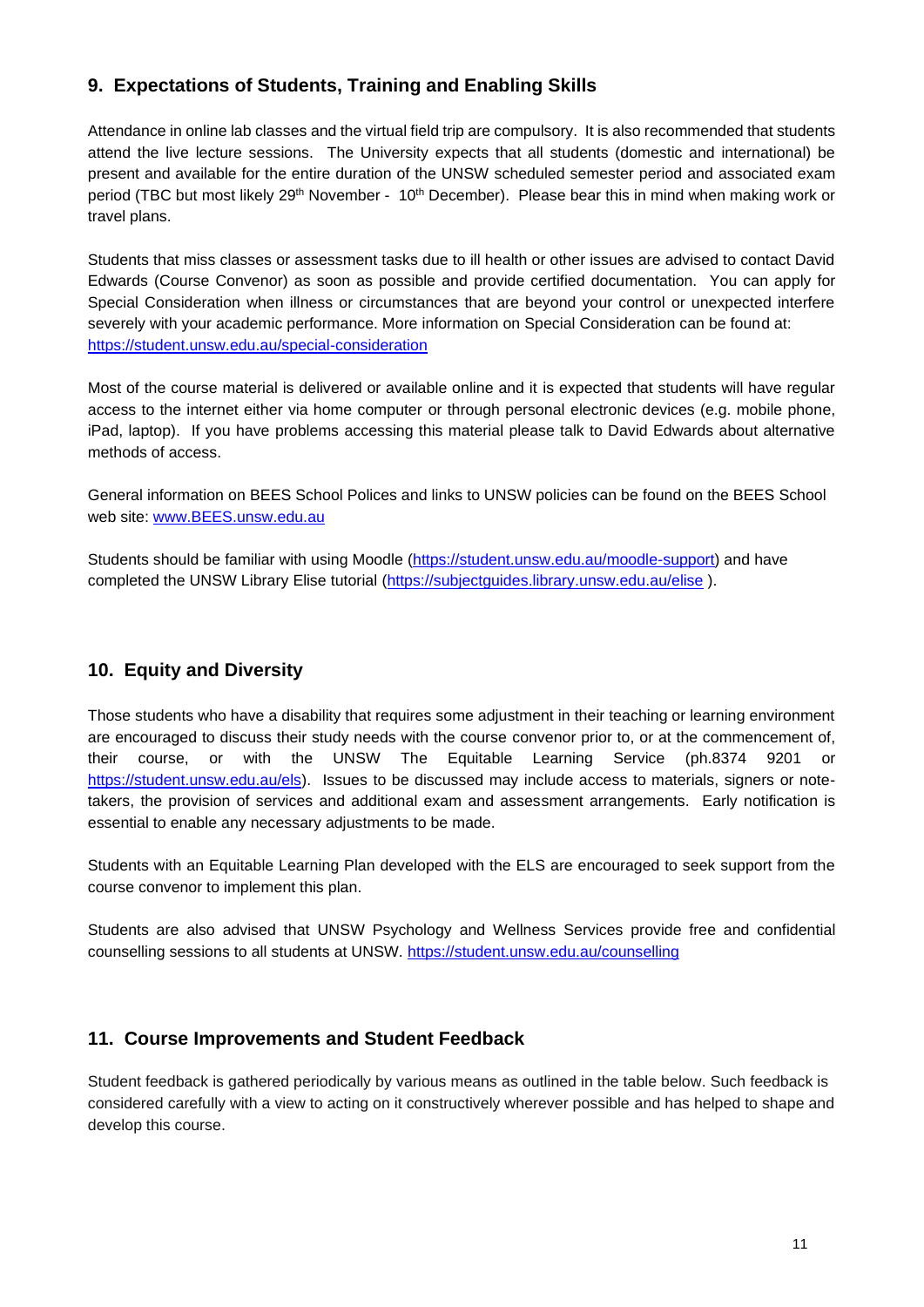| <b>Review Type</b>                   | Last<br><b>Review</b><br>Date | <b>Comments or Changes Resulting from Reviews</b>                                                                                                                                                                                                                                                                                                                                                            |
|--------------------------------------|-------------------------------|--------------------------------------------------------------------------------------------------------------------------------------------------------------------------------------------------------------------------------------------------------------------------------------------------------------------------------------------------------------------------------------------------------------|
| <b>Major Course</b><br><b>Review</b> | 2011                          | Following on from student feedback in 2011 the course was<br>restructured in 2012 and 2013. Key changes include: changing<br>session offered from S1 to S2, fewer lecturing staff to provide<br>continuity to students, fewer assessment tasks and changes to<br>location and timing of field trips. Longer (3 hour) labs have provided<br>more time to complete tasks in labs with staff present to assist. |
| <b>CATEI</b>                         | 2015                          | Timing and work required for field and lab tasks have been modified<br>to allow students to complete assessments. More material has been<br>placed on line (eg Moodle) to facilitate students working at home or<br>outside class contact hours.                                                                                                                                                             |
| myExperience                         | 2016<br>2020                  | Timing and work required for field and lab tasks have been modified<br>to allow students to complete assessments. The lab tasks have<br>been more fully integrated with the major field report and broken into<br>two classes per week @ two hours per class.<br>Feedback on Virtual Field Trip from 2020 has been used to improve<br>the 2021 version                                                       |

In all cases you should first try to resolve any issues with the Course Convener (David Edwards). If this is unsatisfactory, you should contact the Director of Teaching in BEES (A/Prof Stephen Bonser s.bonser@unsw.edu.au) or the Head of School (A/Prof Alistair Poore, a.poore@unsw.edu.au).

UNSW has formal policies about the resolution of grievances that can be reviewed in MyUNSW A to Z Guide (see [https://student.unsw.edu.au/complaints\)](https://student.unsw.edu.au/complaints). School and faculty contacts include the Student Conduct and Appeals Officer (SCAO) within Student Conduct and Integrity Unit (studentcomplaints@unsw.edu.au Tel. 9385 8515)

# **12. Work, Health and Safety**

UNSW takes matters of Work Health and Safety (WHS) policies very seriously and the School of BEES recognises its obligations to provide a safe working environment for all persons involved in School-related activities. You should be aware of your responsibilities as a member of the university community by visiting the UNSW safety website: http://www.safety.unsw.edu.au/.

All classes and activities will be conducted according to UNSW Covid-19 response strategy. More information is available at: [https://www.covid-19.unsw.edu.au/.](https://www.covid-19.unsw.edu.au/)

All activities will be running in an online format during T3 2021 and therefore it is important that students take control of their health and safety in the home working environment. UNSW has prepared a guide for students on staying heathy during Covid-19 at:<https://student.unsw.edu.au/staying-health-during-covid> .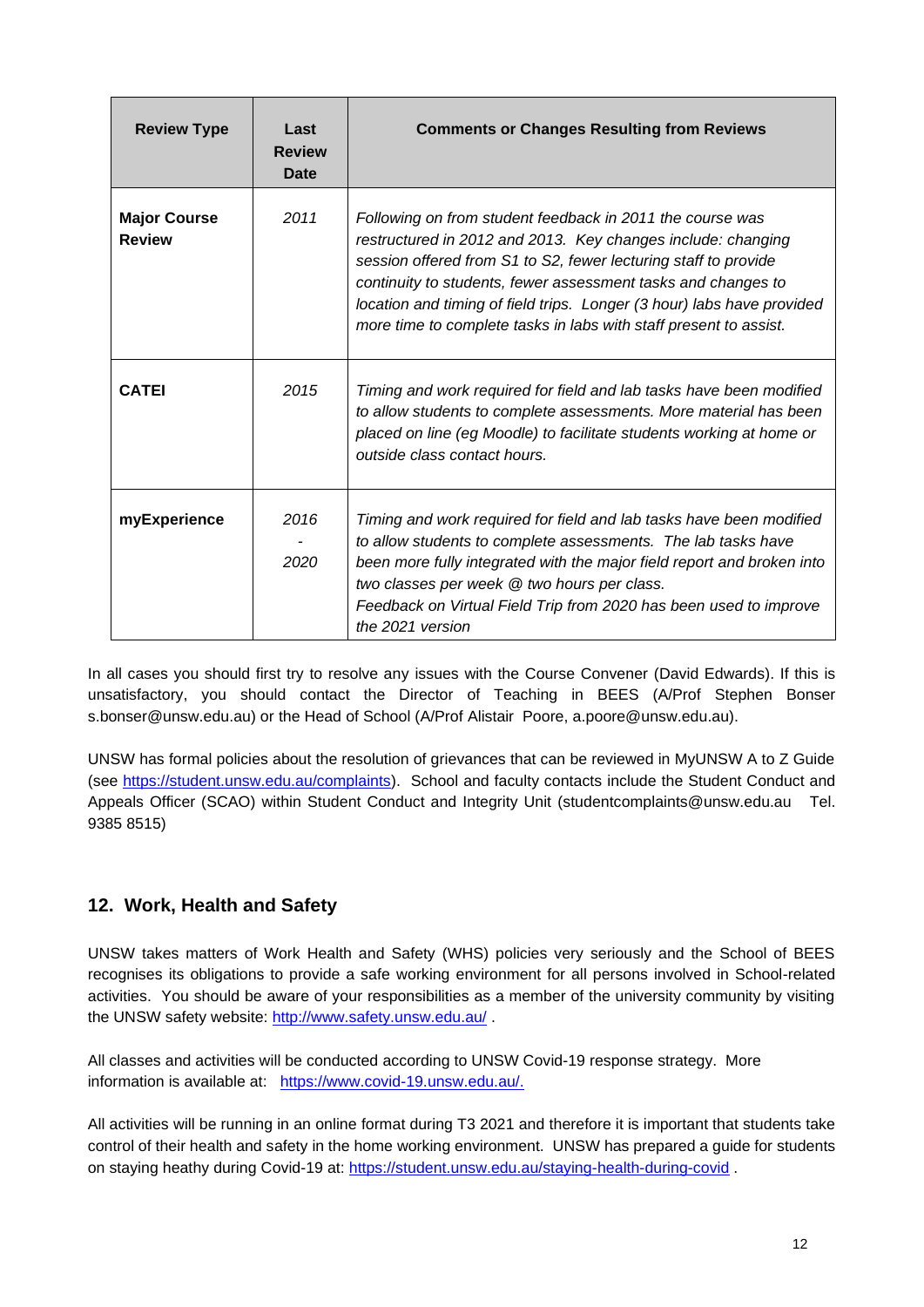## **13. Additional Resources and Support**

## **i) Text Books and Course Readings**

The course materials span several traditional subject areas and so there is no set text for the course. The books listed below are recommended starting points for any student in the course. Items available as e-books in UNSW library are noted.

Other readings will be advised as part of lectures and lab materials.

## *Encyclopaedia and Reference Works*

*Encyclopedia of Coastal Science (2005) Editor: M. Schwartz, Springer ISBN1402019033 ebook.*

*Encyclopedia of Hydrological Sciences Copyright © 1999-2014 by John Wiley and Sons, Inc. Online ISBN: 9780470848944, DOI: 10.1002/0470848944 ebook.*

*Encyclopedia of Sediments and Sedimentary Rocks (2003) Editors: Gerard V. Middleton, Michael J. Church, Mario Coniglio, Lawrence A. Hardie, Frederick J. Longstaffe . ISBN: 978-1-4020-0872-6 (Print) 978-1-4020-3609-5 (Online) ebook.*

## *Sedimentary Environments*

#### *Recommended*

- *Boggs Sam, Jr. (2013) Principles of Sedimentology and Stratigraphy, 5th Ed. Pearson Higher Ed USA*
- *Collinson, J., Mountney, N., and Thompson, D. (2006). Sedimentary Structures (3rd Edition). Dunedin Academic Press. ebook.*

*Dorrik, A.V. Stow. (2005). Sedimentary Rocks in the Field - A Color Guide. Elsevier. ebook. Jones, Stuart. (2015). Introducing Sedimentology. Dunedin Academic Press. ebook.*

## *Suggested*

*Julien, Pierre Y.. (2010). Erosion and Sedimentation (2nd Edition). Cambridge University Press (This is only really for the more advanced and keen student) ebook.*

Leeder, M.R. (2000) Sedimentology and Sedimentary Basins: from turbulence to tectonics. Blackwell *Science.* 

*Nichols, G. (1999). Sedimentology and Stratigraphy. Blackwell Science.* 

*Reading, H.G. (1996) Sedimentary Environments and Facies (3rd Edition). Blackwell Science.* 

*Reineck, H.E. and Singh, I.B. (1980). Depositional Sedimentary Environments. Springer.* 

*Selley, R.C. (1996).Ancient Sedimentary Environments : And Their Sub-surface Diagnosis, Taylor and Francis ebook.*

*Selley, R.C. (2000). Applied Sedimentology. Academic Press.*

*Walker, R.G. (1981). Facies Models. Geoscience Canada Reprint Series*

## *Geomorphology and Landforms*

#### *Recommended*

*Blewett, R. (ed) (2012) Shaping a Nation: A Geology of Australia ANU Press, Co-published with Geoscience Australia ebook.*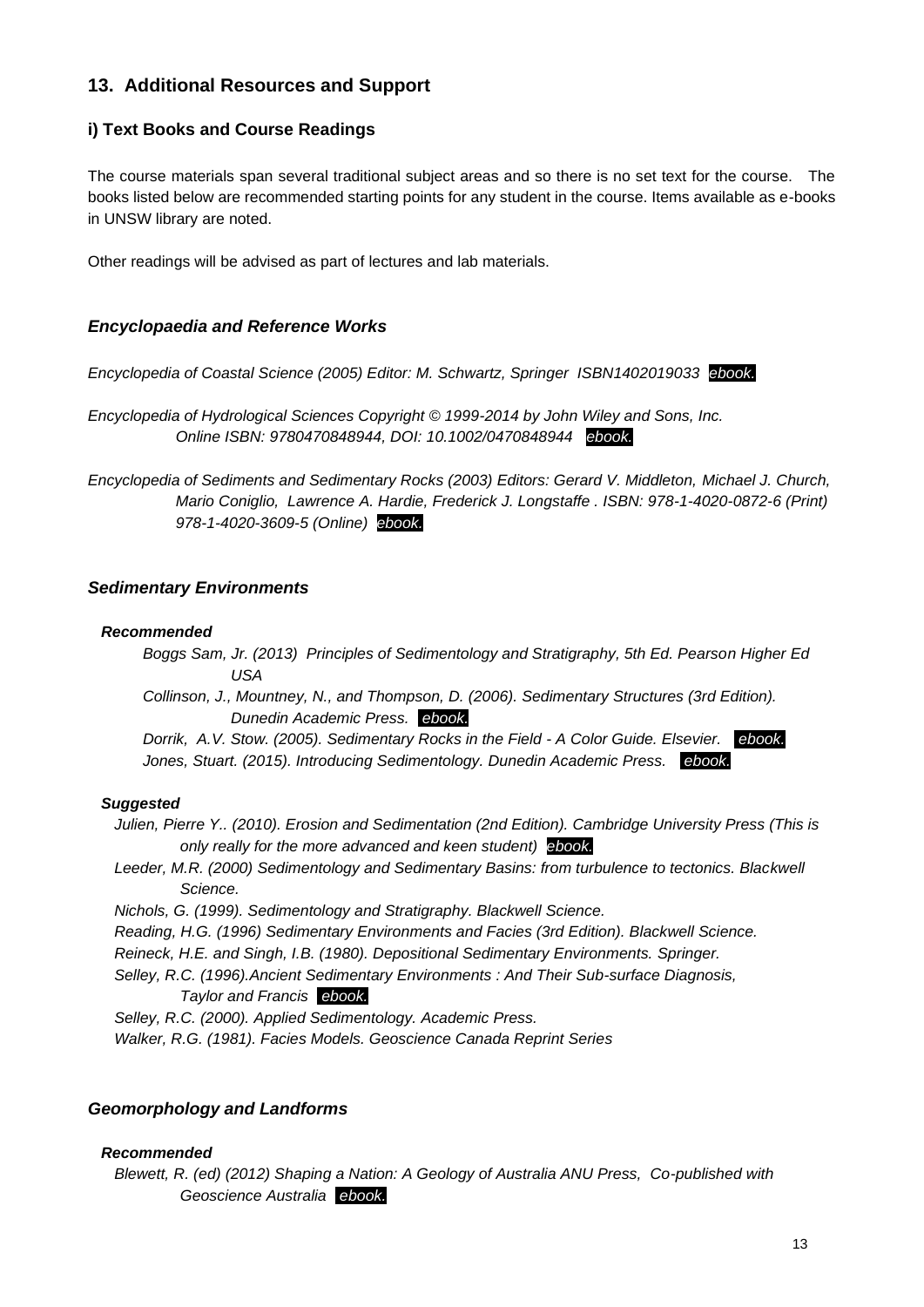*Scheffers, A.M., May, S.M.and Kelletat, D.(2015) Landforms of the world with Google Earth : understanding our environment, Springer . ISBN9401797137; ISBN9401797137 . ebook. Summerfield, M.A. (1999). Global Geomorphology. Longman, New York. ebook.*

*Twidale C.R. and Campbell E.M. (2005). Australian Landforms: Understanding a low, flat, arid and old landscape. Rosenberg Publishing, Dural Sydney.* 

*Goudie A.S. and Viles H.A. (2010) Landscapes and Geomorphology: A Very Short Introduction, OUP, ISBN13 9780199565573 . ebook*

#### *Suggested*

- *Gallagher, H.H. and Peterson, J.A. (1987). Landforms: an Introduction to Australian Geomorphology. Oxford University Press, Melbourne.*
- *Jeans, D.N. (Ed.) (1986). The Natural Environment; Australia – A Geography Volume One. Sydney University Press, Sydney.*

*Twidale, C.R. and Campbell E.M. (1993). Australian Landforms: Structure, Process and Time. Gleneagles Publishing Adelaide.*

#### *Fluvial Environments*

#### *Recommended*

*Knighton, D. (1998). Fluvial Forms and Processes; A New Perspective. Oxford University Press, New York. ebook.*

#### *Suggested*

*Gregory, K.J. and Walling, D.E. (1973). Drainage Basin Form and Process. Edward Arnold, London. Richards, R. (1982) Rivers: form and process in alluvial channels. Methuen London.* 

*Sear D.A., Newson;M.D, and Thorne C. R. (2010) Guidebook of applied fluvial geomorphology Thomas Telford, London, ISBN9780727741011 ebook.*

*Warner R.F. (1988) Fluvial geomorphology of Australia. Academic Press Australia, Sydney.* 

## *Soils*

#### *Recommended*

*Isbell, R.F. (2002) The Australian soil classification 2nd Edition: National Committee on Soil and Terrain Australian soil and land survey handbook series; CSIRO Publishing Australia, ISBN1486304648; ISBN1486304656 ebook.*

*McKenzie, N.J., Jacquier, D., Isbell, R., Brown, K. (2004). Australian Soils and Landscapes: An Illustrated Compendium. CSIRO, Canberra. Ebook ISBN: 13:9780643100732 ebook. National Committee on Soil and Terrain (2009) Australian Soil and Land Survey Field Handbook 3rd Edition, CSIRO Publishing Australia, eBook ISBN 9780643097117 ebook.*

#### *Suggested*

*Brady, N.C. and Weil R.R. (2002). Elements of the Nature and Properties of Soil. Prentice Hall. Charman, P.E.V. and Murphy, B.M. (eds.) (2000) Soils, Their Properties and Management, 2nd Edition, Sydney University Press, Sydney.* 

*Gerrard, J. (1992) Soil Geomorphology, Chapman and Hall, London.* 

*White, R.E. (1997). Principles and Practice of Soil Science: The Soil as a Natural Resource. Blackwell Science.* 

*Young, A. and Young, R. (2001) Soils in the Australian Landscape Oxford University Press.*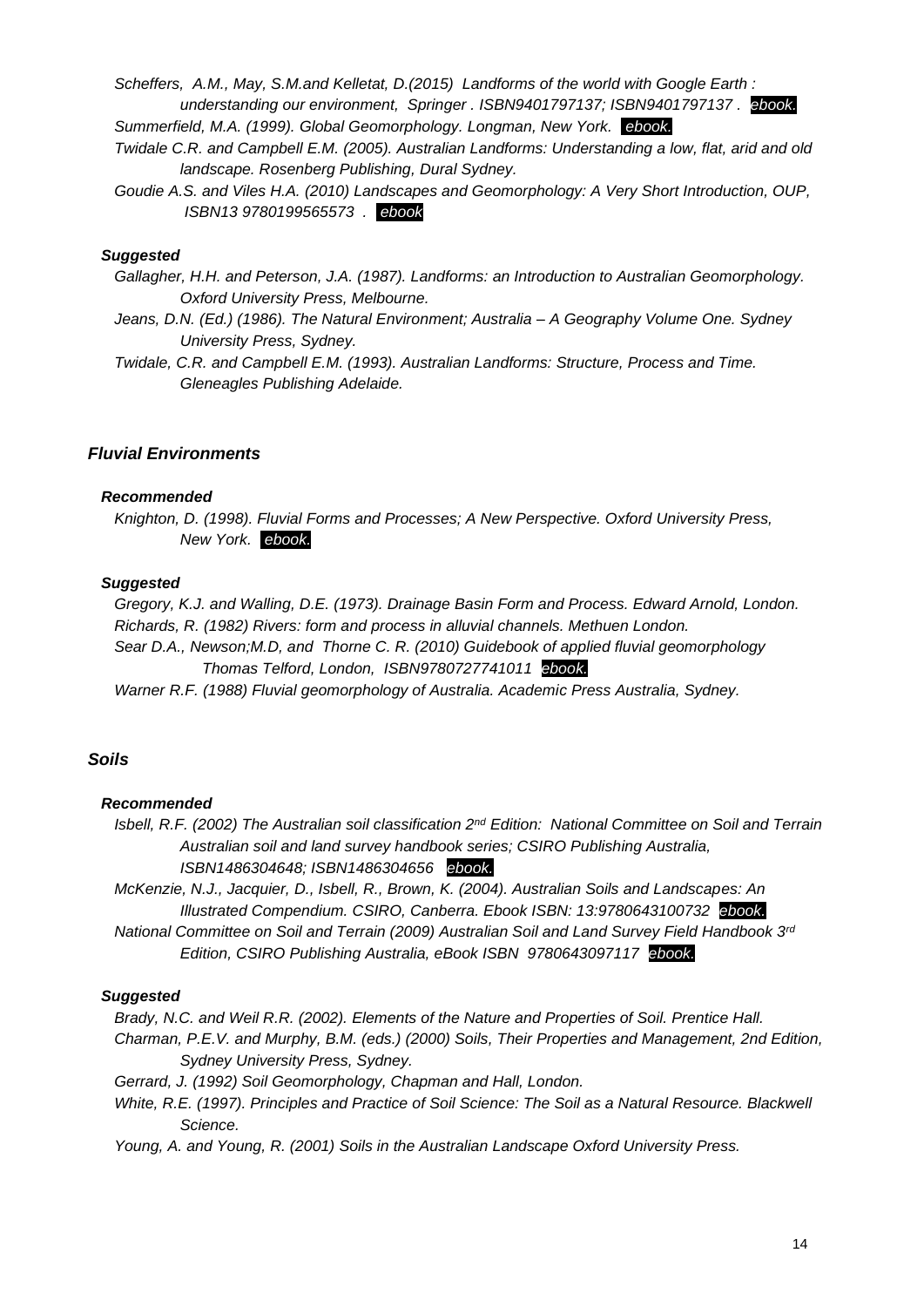#### **ii) Course Manual**

Course notes will be provided to students and available to download from the course Moodle site.

#### **14. UNSW Academic Honesty and Plagiarism**

#### **What is Plagiarism?**

Plagiarism is the presentation of the thoughts or work of another as one's own. \*Examples include:

- direct duplication of the thoughts or work of another, including by copying material, ideas or concepts from a book, article, report or other written document (whether published or unpublished), composition, artwork, design, drawing, circuitry, computer program or software, web site, Internet, other electronic resource, or another person's assignment without appropriate acknowledgement;
- paraphrasing another person's work with very minor changes keeping the meaning, form and/or progression of ideas of the original;
- piecing together sections of the work of others into a new whole;
- presenting an assessment item as independent work when it has been produced in whole or part in collusion with other people, for example, another student or a tutor; and
- claiming credit for a proportion a work contributed to a group assessment item that is greater than that actually contributed.†

For the purposes of this policy, submitting an assessment item that has already been submitted for academic credit elsewhere may be considered plagiarism.

Knowingly permitting your work to be copied by another student may also be considered to be plagiarism.

Note that an assessment item produced in oral, not written, form, or involving live presentation, may similarly contain plagiarised material.

The inclusion of the thoughts or work of another with attribution appropriate to the academic discipline does *not* amount to plagiarism.

The Learning Centre website is main repository for resources for staff and students on plagiarism and academic honesty. These resources can be located via:

<https://student.unsw.edu.au/plagiarism>

The Learning Centre also provides substantial educational written materials, workshops, and tutorials to aid students, for example, in:

- correct referencing practices;
- paraphrasing, summarising, essay writing, and time management;
- appropriate use of, and attribution for, a range of materials including text, images, formulae and concepts.

Individual assistance is available on request from The Learning Centre.

Students are also reminded that careful time management is an important part of study and one of the identified causes of plagiarism is poor time management. Students should allow sufficient time for research, drafting, and the proper referencing of sources in preparing all assessment items.

\* Based on that proposed to the University of Newcastle by the St James Ethics Centre. Used with kind permission from the University of Newcastle

† Adapted with kind permission from the University of Melbourne